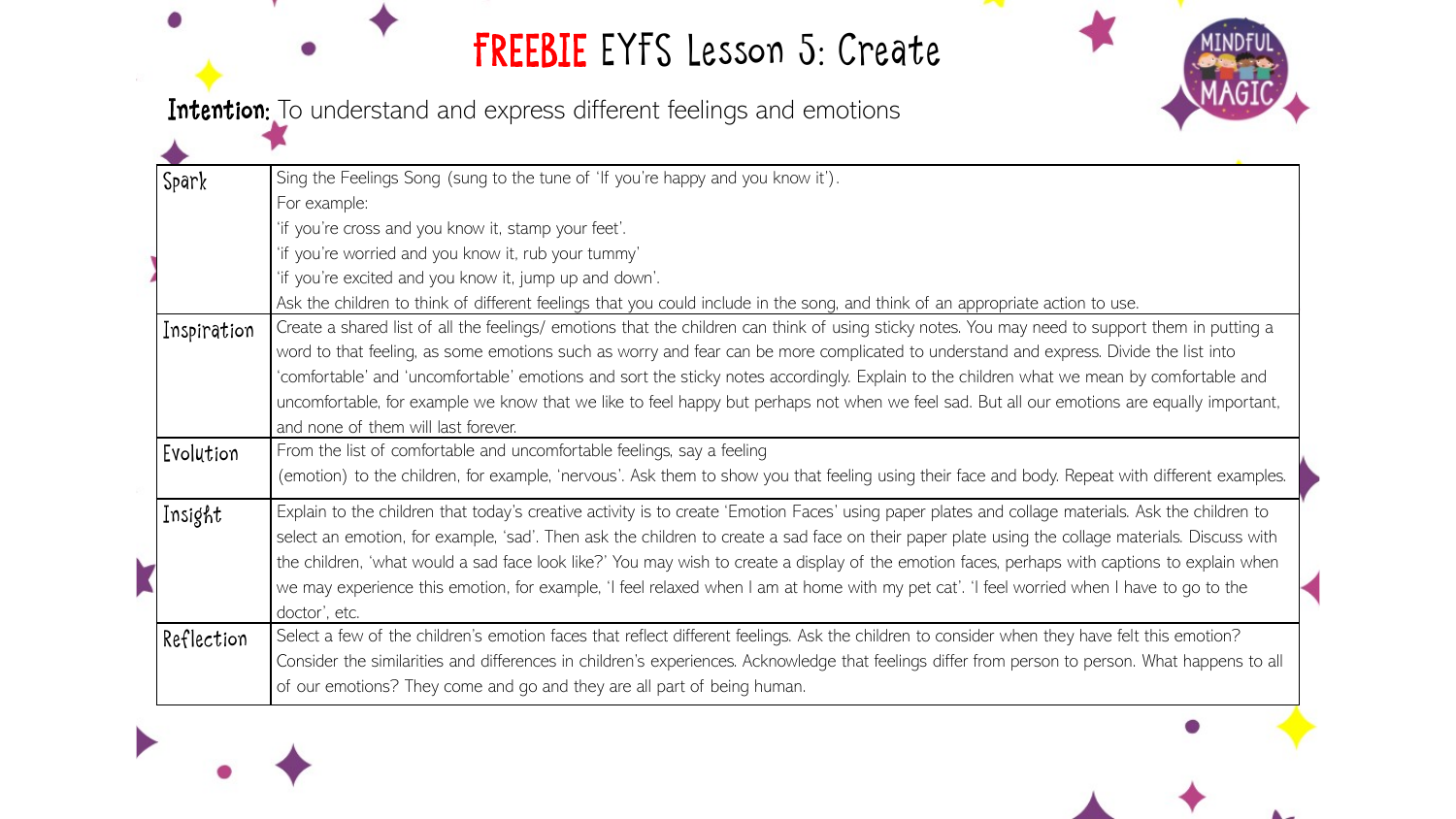# FREEBIE EYFS Lesson 5: Create



### Key Questions/Vocabulary

Emotion words, including but not limited to happy, excited, joy, surprised, sad, cross, worried, nervous, angry, scared What would a happy/ sad/ excited [insert emotion] face look like? Can you think of a time you felt [insert emotion]?

#### Resources

Sticky Notes

Paper Plates

### Additional Linked Tool:

Feelings Check In – ask the children to show you thumbs up/ down or even 'thumbs in the middle' depending on whether they are experiencing a comfortable or uncomfortable emotion. Take 3 deep breaths and reflect on how we are feeling



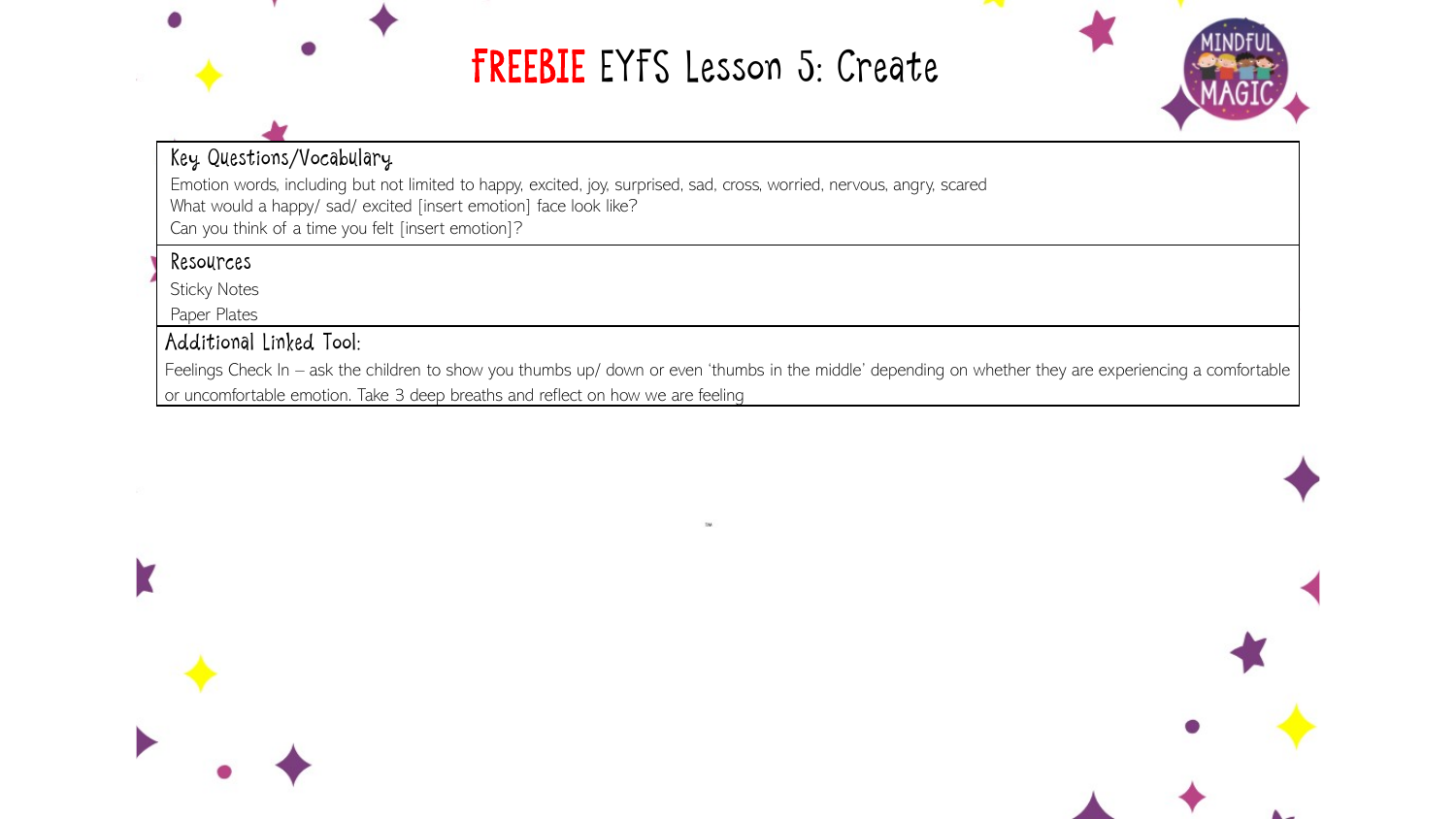# FREEBIE KS1 Lesson 1: My Magical Mind

Intention: To understand that our thoughts are always changing



 $\mathbf{A}$ 

| Spark       | Choose an interesting object or puppet. Explain to the children that you are going to create a simple, shared, imaginary story based on this<br>object/ puppet. Give the children a starting phrase, and then in groups, ask them to create and continue a very simple story about the chosen<br>item. Encourage children to be as imaginative as possible. Ask a spokesperson from each group to share their ideas with the class.                                                                                                                                                                                                                                                                                                                                                                                               |
|-------------|-----------------------------------------------------------------------------------------------------------------------------------------------------------------------------------------------------------------------------------------------------------------------------------------------------------------------------------------------------------------------------------------------------------------------------------------------------------------------------------------------------------------------------------------------------------------------------------------------------------------------------------------------------------------------------------------------------------------------------------------------------------------------------------------------------------------------------------|
| Inspiration | Show Figure 5 from the Appendix (or read 'My Mind is Like a Garden' by Shona Innes.) What do you think this image is showing? What does<br>it suggest about the thoughts we have? Our minds are like gardens because we can plant new thoughts all the time                                                                                                                                                                                                                                                                                                                                                                                                                                                                                                                                                                       |
| Evolution   | Explain that our Magical Mind helped us to create our story; we took a simple idea and then added to it with our Magical Mind and our<br>imagination. Our Magical Mind helps us to think, ask questions and be curious. But our Magical Mind can sometimes get carried away, and tell<br>us things about us that aren't quite true $-$ growing plants that can be prickly or spiky.<br>Use the set of discussion cards in Figure 6. Each card has a different phrase on it, for example. "I'm good at maths"<br>"My friends' think I'm kind"<br>Ask the children to sort these cards into whether they feel they are true or false for them. Afterwards, discuss with the children whether these<br>statements are really true or false? Or is it just what our mind tells us? Or perhaps other people have told us these things. |
| Insight     | Discuss the idea of self-fulfilling prophecy (when people tell us something about ourselves, eventually we start to believe this is true). This<br>can work for both positive and negative phrases. Our mind can tell us things about ourselves that actually are not true at all. It's almost like a<br>story we tell ourselves every day, for example; "I always get cross with my little brother" or, "I'm scared of dogs."<br>Can the children share any examples of this, when either their mind or another person has told them things about themselves that perhaps<br>aren't true, but yet we can start to believe it is true?                                                                                                                                                                                            |
| Reflection  | Ask the children to think back to the image of a 'Mind Garden' If our mind is indeed like a garden, then the seeds we plant will be what<br>grows. So if we plant seeds of positive, kind words, this is what will grow in our mind garden. However if we plant negative seeds, and<br>unkind words, then this is what will grow.<br>Additional creative task - Ask the children to create an image of their mind garden using either paint, collage, pencil. Ask the children to<br>explain what they have planted in their mind garden and why.<br>OR - children to plant seeds in a pot, to represent the seeds we plant in our mind garden. We must take care of our seeds if they are to<br>grow, just like we must take care of ourselves if we are to grow healthy and happy.                                              |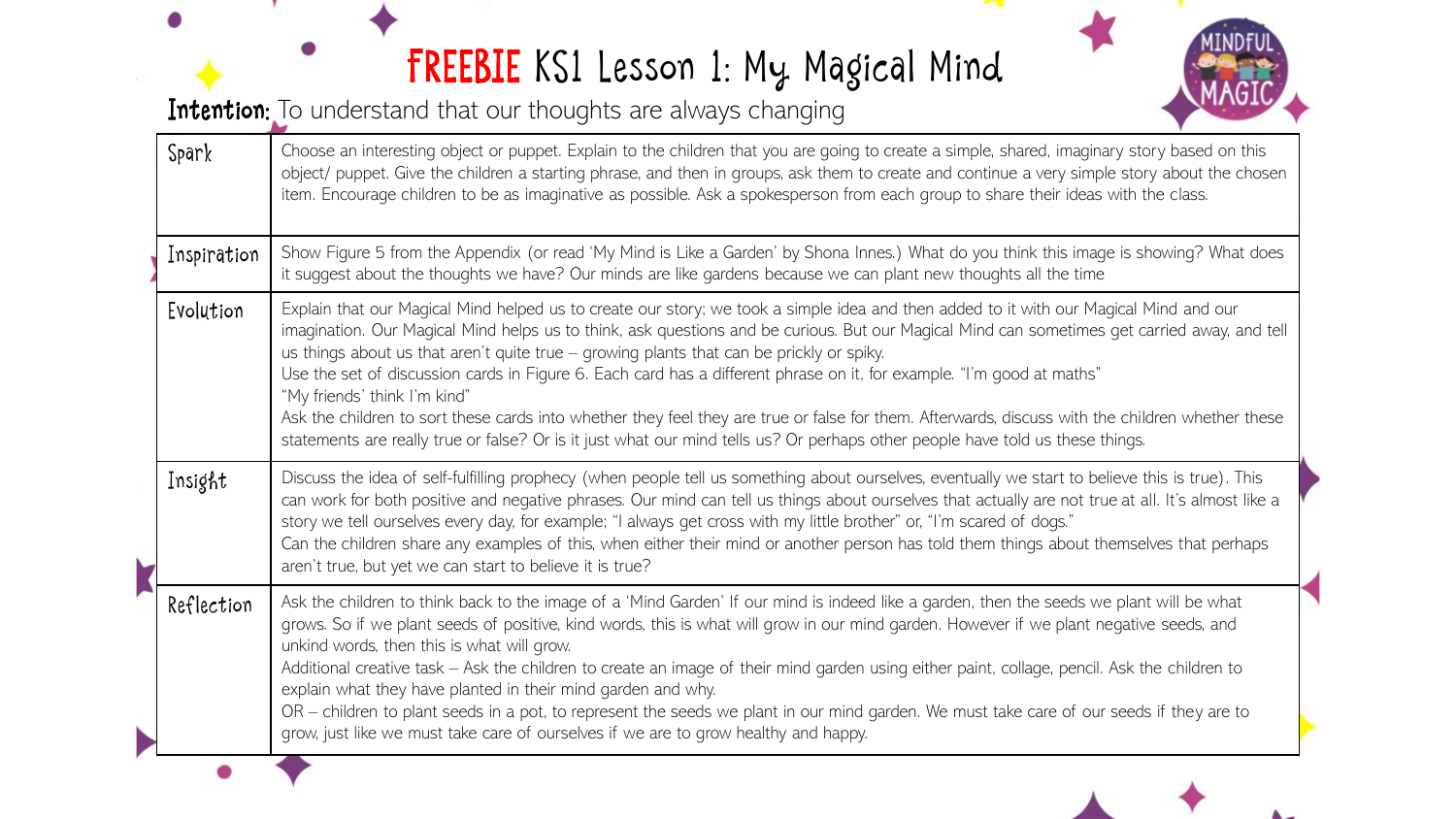## FREEBIE KS1 Lesson 1: My Magical Mind



### Key Questions & Vocabulary:

Tell me about the things that make you special. Is this phrase true for you?

What will you plant in your mind garden? What would you like to grow in your mind garden?

#### Resources:

Object/ puppet for creating a story (Spark) Mind Garden image (Figure 5) or 'My Mind is Like a Garden' by Shona Innes My Magical Mind Discussion Cards(Figure 6) Resources for creating visual mind gardens OR seeds to plant

### Additional Linked Tool:

Seed to Flower – Pretend to be a seed planted deep in the earth. Very, very slowly, you begin to grow a root, and then a shoot, and gradually grow up from the soil towards the sun. Move your body very slowly, just as a seed would grow into a plant.



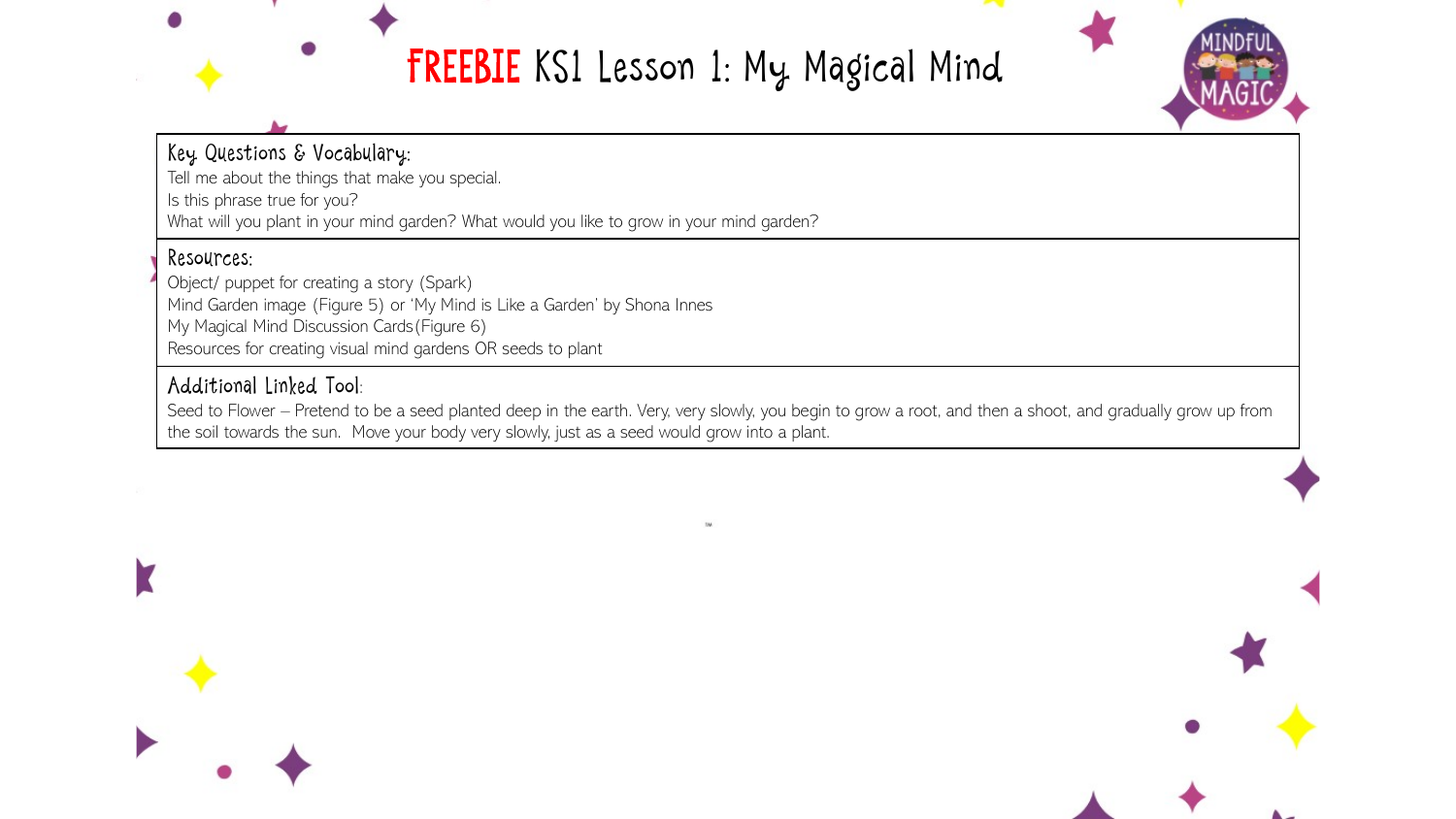## FREEBIE Lower KS2 Lesson 3: Focus



Intention: To demonstrate how we can use visualisations to bring calm

| Spark       | $5,4,3,2,1 - Can you name:$<br>5 things you can see,<br>4 things you can hear,<br>3 things you can touch<br>2 things you can smell<br>1 thing you can taste                                                                                                                                                                                                                                                                                                                                                                                                                                                                                                                 |
|-------------|-----------------------------------------------------------------------------------------------------------------------------------------------------------------------------------------------------------------------------------------------------------------------------------------------------------------------------------------------------------------------------------------------------------------------------------------------------------------------------------------------------------------------------------------------------------------------------------------------------------------------------------------------------------------------------|
| Inspiration | What happened to your thoughts when you completed the spark? Were you focused? Why? Were there any senses that felt more powerful?                                                                                                                                                                                                                                                                                                                                                                                                                                                                                                                                          |
| Evolution   | Look at the images of Calm Places (Figure 17)<br>When our minds feel busy, we can focus on a visualisation in order to uncover our inner calm. We can imagine our thoughts being placed on<br>the different pictures (for example on clouds floating away, on waves). Take a moment now to imagine you are at one of these places in<br>your mind. This is YOUR place, Imagine that feeling of calm. What can you see? What can you hear? Can you feel anything? Take a moment<br>now to just be in that place and notice anything around you. After a period of time, ask children to open their eyes. They can discuss their<br>places with a partner if they would like. |
| Insight     | Draw a picture of yourself with your thought bubble of where you would like to picture when you are trying to focus. On a piece of paper,<br>you can draw/paint yourself as a small person at the bottom of your picture with a dream bubble to show your chosen landscape.<br>Alternatively, you can draw/paint your landscape to fill the page. Just take this time to focus and create.<br>(Note: There is the option here to play relaxing music in the background).                                                                                                                                                                                                    |
| Reflection  | Share your focus picture with your peer. How do you feel when you visualise your calm place? Can you visualise your friend's calm place? Is it<br>similar to yours?<br>Opportunity for children can walk around the room with a 'positive post it', writing a comment about the picture and leaving it there for the<br>creator.                                                                                                                                                                                                                                                                                                                                            |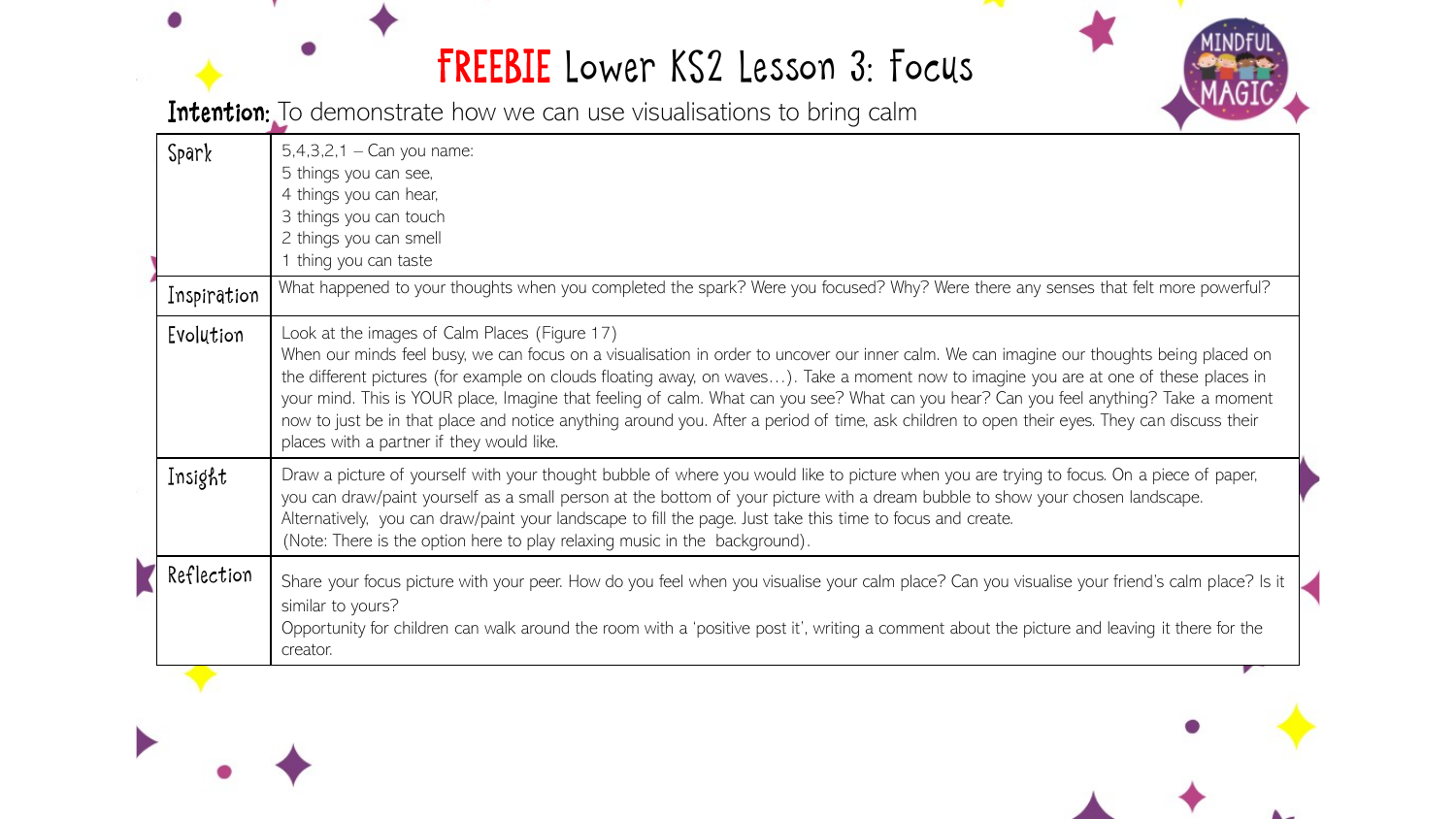### FREEBIE Lower KS2 Lesson 3: Focus



Key Questions & Vocabulary:

What does it mean to focus? Why do we need to focus?

#### Resources:

Calm Places (Figure 17)

A4 pieces of paper

Relaxing music

#### Additional Linked Tool:

Another great way to focus is to use our pause button which we all have.

Pause button - We can always pause whatever is going on. And we can do this by rubbing our hands together and placing them on top of our heads, closing our eyes, and noticing how we feel.



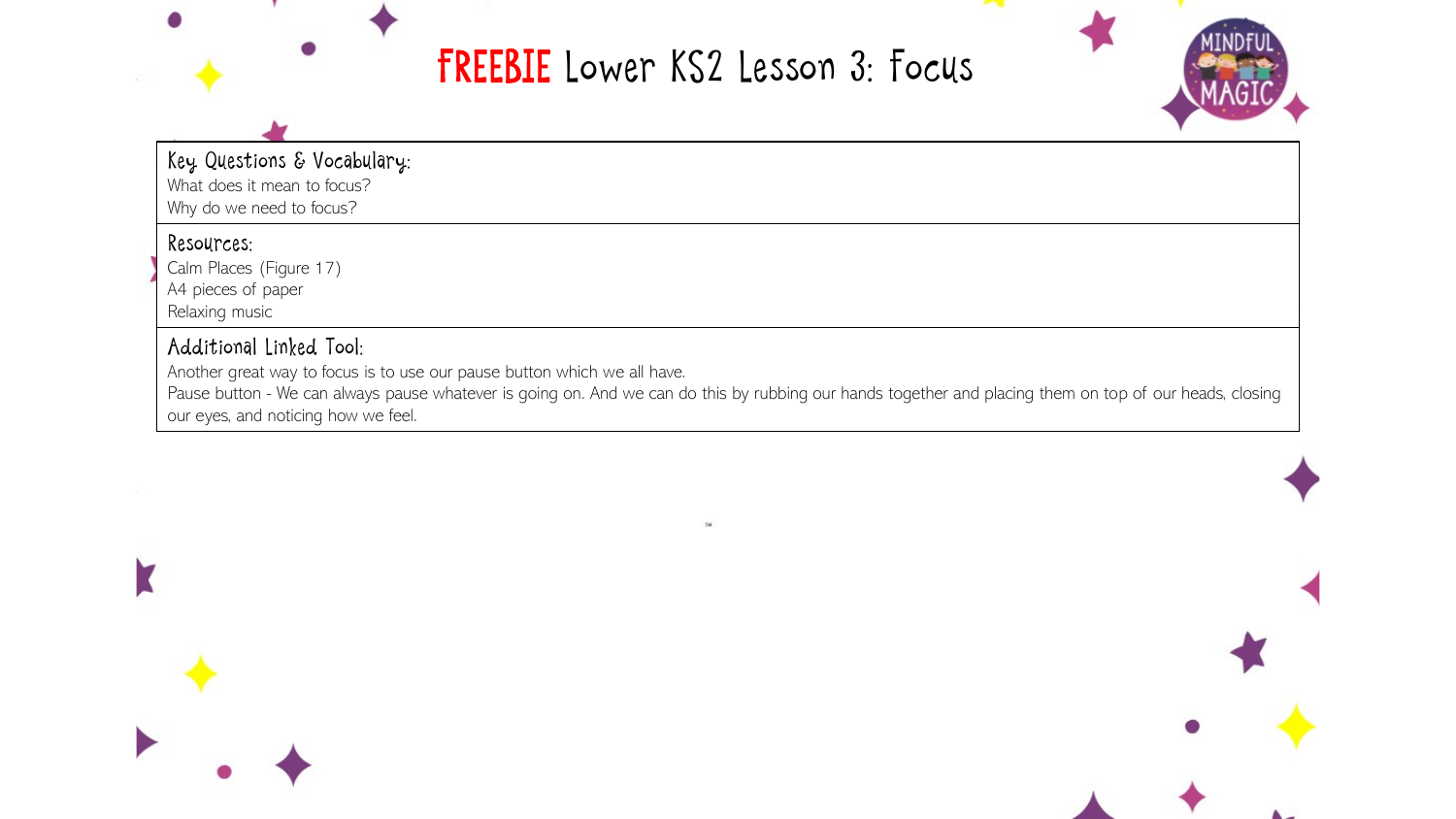# FREEBIE Upper KS2 Lesson 3: Focus



Intention: To understand everyone has different perspectives and that feelings are temporary

| Spark       | Saw and chop! With your left hand, imagine you are chopping wood. With your right hand, imagine you are sawing wood. Try them in isolation<br>then together. Can you swap?                                                                                                                                                                                                                                                                                                                                                                                                                                                                                                                                                                                                           |
|-------------|--------------------------------------------------------------------------------------------------------------------------------------------------------------------------------------------------------------------------------------------------------------------------------------------------------------------------------------------------------------------------------------------------------------------------------------------------------------------------------------------------------------------------------------------------------------------------------------------------------------------------------------------------------------------------------------------------------------------------------------------------------------------------------------|
| Inspiration | Read ' The Blind People and the Elephant' together as a class (Figure 22)                                                                                                                                                                                                                                                                                                                                                                                                                                                                                                                                                                                                                                                                                                            |
| Evolution   | Discuss the story. What does it suggest about different people? When have you seen this to be true in your own life? What can we do to<br>support each other?<br>All of the people in the story thought they were right but none were completely right in their beliefs. When we believe that something is<br>completely true, we hold on to that belief tight! This can be the same for our thoughts and emotions, we can hold on to them so very tightly,<br>believing that we think is right. We may be stubborn and refuse to think differently, but we only see part of the bigger picture. BUT if we stick<br>to what we know is instinctively true AND support each other rather than disagreeing and arguing, we can then help each other to see<br>something more exciting. |
| Insight     | Using a compass, draw 3 circles (starting off small and getting bigger). Fill these circles to show how you are feeling. The inner circle could<br>show how you were feeling when you woke up this morning, the middle circle can show how you felt this morning and the outer circle can<br>show how you are feeling now. Use words, colours, drawings to illustrate this.<br>EXT: Around the outside of the circle, write how you think other people might be feeling now. It can be your friend, teacher, family member.<br>Consider their emotions, are they the same as yours?                                                                                                                                                                                                  |
| Reflection  | Share and compare your circleshow do they differ and how are they the same to others? It is important to remember that our feelings and<br>thoughts are temporary and that they are like a pathway. How you felt this morning may have been different to now. Feelings are all<br>temporary and ever changing. How others view scenarios and situations isn't necessarily how you view them and that doesn't mean that it is<br>wrong, we just need to acknowledge this in order to support one another.                                                                                                                                                                                                                                                                             |